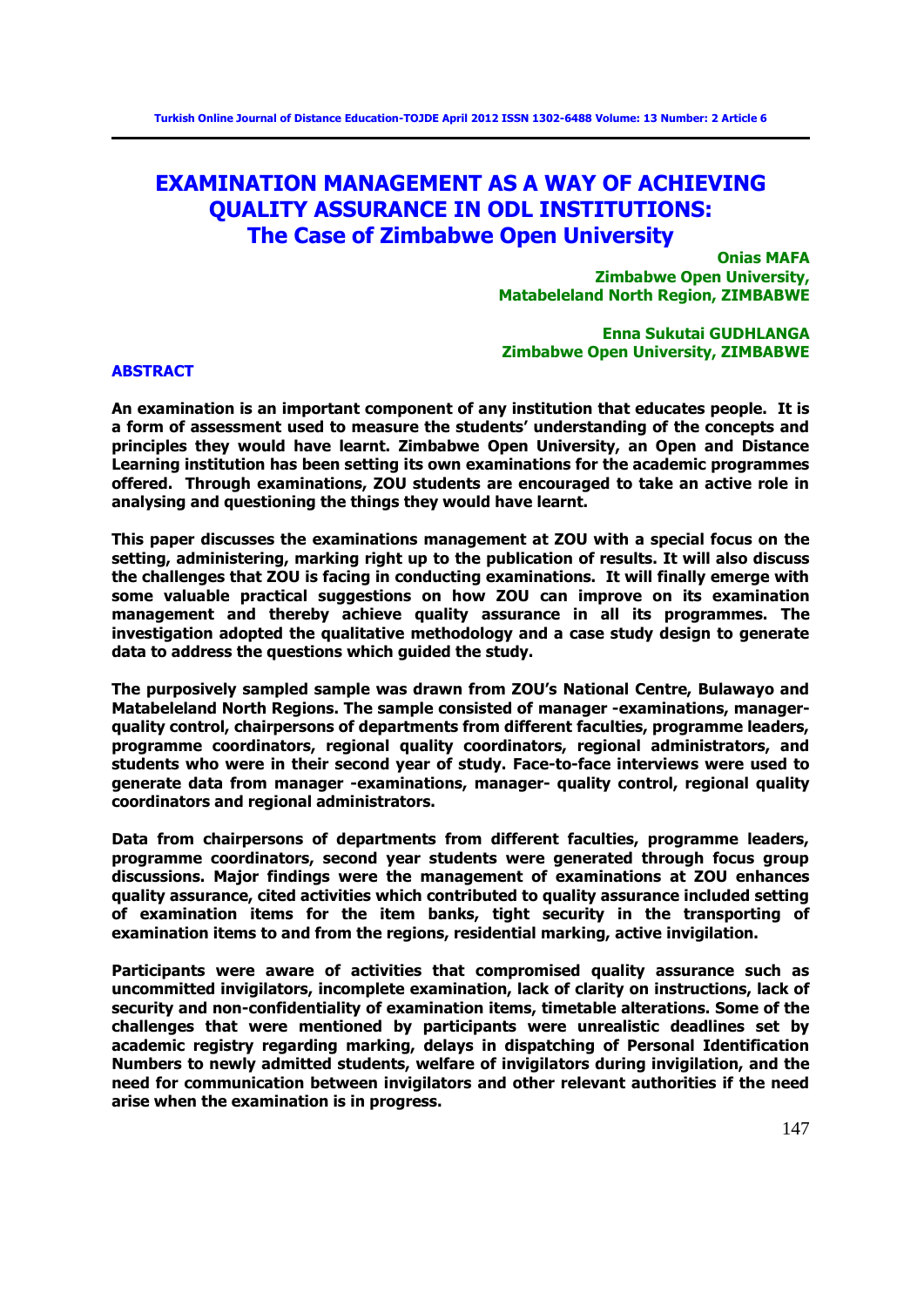**Some of the recommendations arrived at were that faculties should hold periodic workshops on examination management, induction of new staff members who deal with examination management, adopting ICT in the dispatch of examinations to regional centres and networking of the National Centre and the regional centres to facilitate communication and generation of student Personal Identification Numbers.** 

**Keywords: Zimbabwe Open University, an Open and Distance Learning.** 

# **INTRODUCTION AND BACKGROUND TO THE STUDY**

**Zimbabwe Open University (ZOU) is an Open and Distance Learning (ODL) institution that was approved by the Government of Zimbabwe through an Act of Parliament. The University started as a University College of Distance Education (UCDE) of the University of Zimbabwe (UZ) (Government of Zimbabwe, 1999). In March 1999 it attained University status and it now operates separately from UZ (Pfukwa and Matipano, 2006; Nyaruwata, 2010). ZOU currently has four faculties namely, Commerce and Law, Arts and Humanities, Social Science and Science and Technology. The University has a main central campus in Harare. In addition to this, "there are 10 regional centres conveniently established in each province in order for it to be accessible to every potential student throughout the country" (Benza 2001: 18). In addition the university has added an 11th region; the Virtual Region which services students who are abroad. These regions have enabled the University to decentralise and to go beyond the traditional boundaries of tertiary education.** 

# **LITERATURE REVIEW: The Importance Of Examinations In Quality Assurance**

**Examinations are crucial since university study ends up with an output – the credential. It is imperative that this credential be a result of evaluative mechanisms that are worth their salt, that seek to objectively establish whether or not a student has obtained the necessary knowledge and/or skill in a subject to warrant certification and graduation (Ramsden, 1992). Functions of assessment are varied and include: that it is a mandatory requirement of universities; to provide feedback to both students and teachers; as motivation to students; and preparation for life (Exam Quality Accessed on 8 August, 2011). Grading of students based on examinations results, has implications for their future, and students view grades as determinants of extrinsic rewards, e.g., future employment or post graduate selection (Rowntree, 1977). The argument transcending this paper is that since examinations fulfill such important requirements, it is imperative that they be managed efficiently if quality assurance of credentials (the end product of university study) is to be realized. The paper also acknowledges that examination management is one of the many university activities which culminate into quality assurance. The university should jealously guard its brand since quality ensures that graduates meet the standards and expectations of the industry, professional bodies and the society in general (Midlands State University, undated). To this end, ZOU has a fully fledged quality assurance set-up, staffed by a director, quality manager and regional quality coordinators in each of its regional centers.** 

# **MANAGEMENT OF EXAMINATIONS IN ODL**

**ODL is credited with bringing education to people's doorsteps, thereby availing university education to populations who find it difficult and impossible to attend conventional universities due to a number of limitations (UNESCO, 2002). However, if the institute offering ODL programmes is decentralised, as is the case at ZOU, the distance between the National Centres and Regional and District Centres may be a source of problems in the management of examinations.**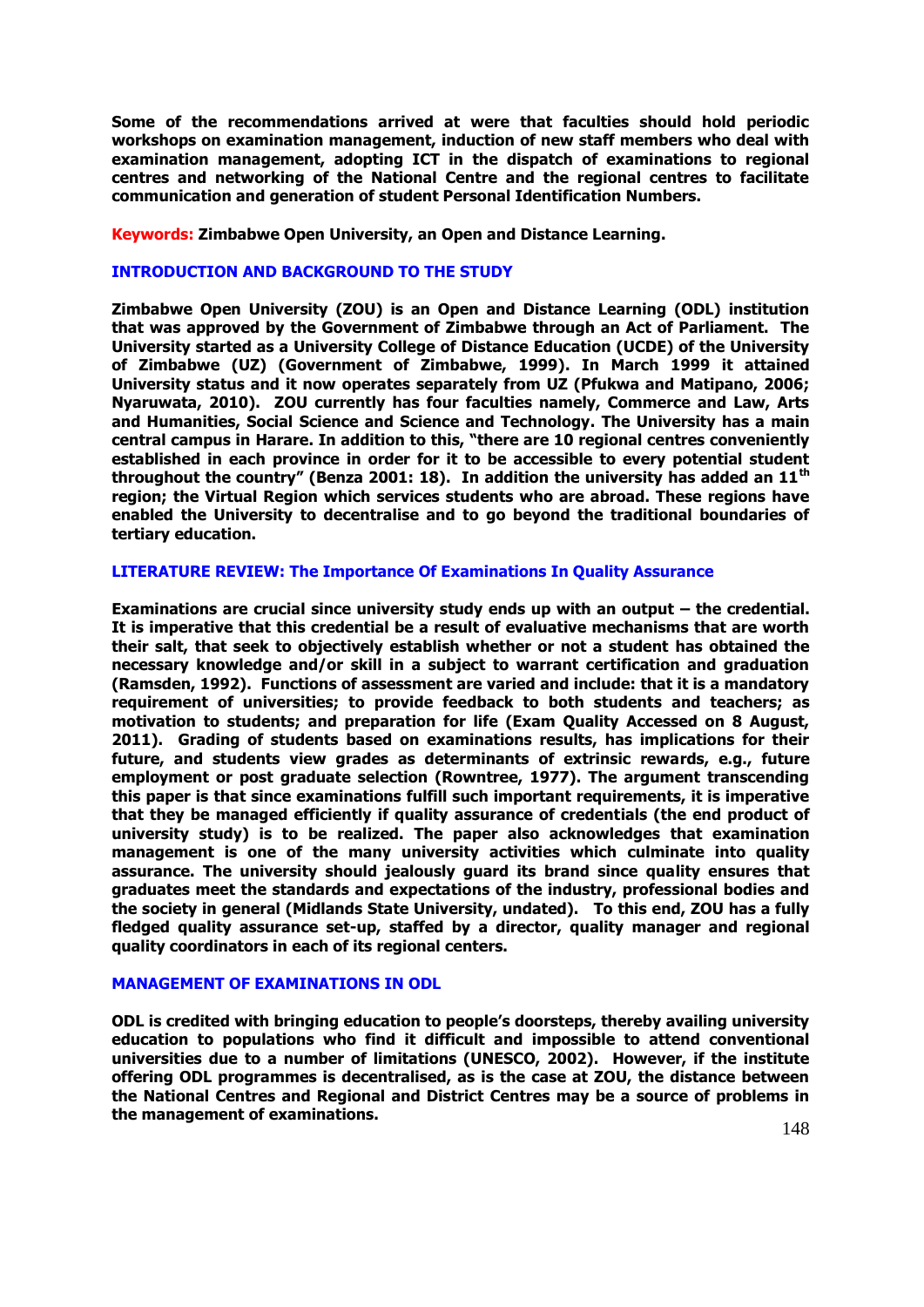**In our view, problems associated with management of examinations in ODL are threefold:** 

- **Expenses in delivering examinations to regional centers, collecting answered scripts from regional centers, accommodation expense for markers based in the regions when they come for marking and processing of results, delivery of results to regional centers;**
- **Variations in regional centers in terms of suitability and accessibility of examinations venues, where regions depend on rented accommodation; and**
- **Heterogeneity of personnel tasked with the management of examination in the regional centers.**

**Fortunately at ZOU, concerns two and three are not an issue, since the regions make use of government complexes that are suitable and easily accessible. In addition, prior to each examination session, all personnel responsible for examination management are trained and reminded of the vigilance, efficiency, diligence, required in the management of examinations so that quality is not compromised.** 

# **MANAGEMENT OF EXAMINATION AT ZOU**

## **Setting of Examination Items**

**Examinations are not set by an individual at ZOU but by a team of experts in a particular subject area. This enables the production of high quality questions, which will in turn produce better-informed students. The experts meet at a workshop where they set questions together. There is a lot of brainstorming and rigorous questioning until the team agrees that a question is suitable to be included in a particular exam. Items set will be deposited in examinations' item bank. Hence high quality and concise questions are set in the end. Once the examinations are set they are then sent to the chairpersons of the respective departments for final selection and printing. After printing, chairpersons and programme leaders at the National Centre proof read the papers. After effecting any noted errors, the examinations are printed, treated as highly confidential and security material and kept in sealed envelopes at the National Centre, until examination period. The academic registrar is solely responsible for the safe keeping of all examination material.** 

#### **Writing of Examinations**

**Examination writing has been decentralised to the regions. The University conducts examinations twice a year; that is June-July and November-December. All the programmes offered are symmetrised. Examination timetables are dispatched to regional centres at the beginning of each semester. Programme leaders and Programme coordinators are encouraged to scrutinise the timetables to ensure that all their courses are well timetabled. If there are any anomalies, they are brought to the attention of regional and faculty administrators who in turn liase with the academic registry for corrections to be effected. Early publication of timetables facilitates application for leave by students since most of ZOU students hold fulltime employment.** 

### **Dispatching and Administration of Examinations**

**When examinations are due to be written, the examination papers are dispatched to the various regions by ZOU vehicles a day before their commencement. At the Regional Centres the examinations are kept under lock and key to avoid leakages. Their custodians are Regional Directors and Regional Administrators. On examination days, particular examinations are taken to the examination venues where students write under close supervision by invigilators.**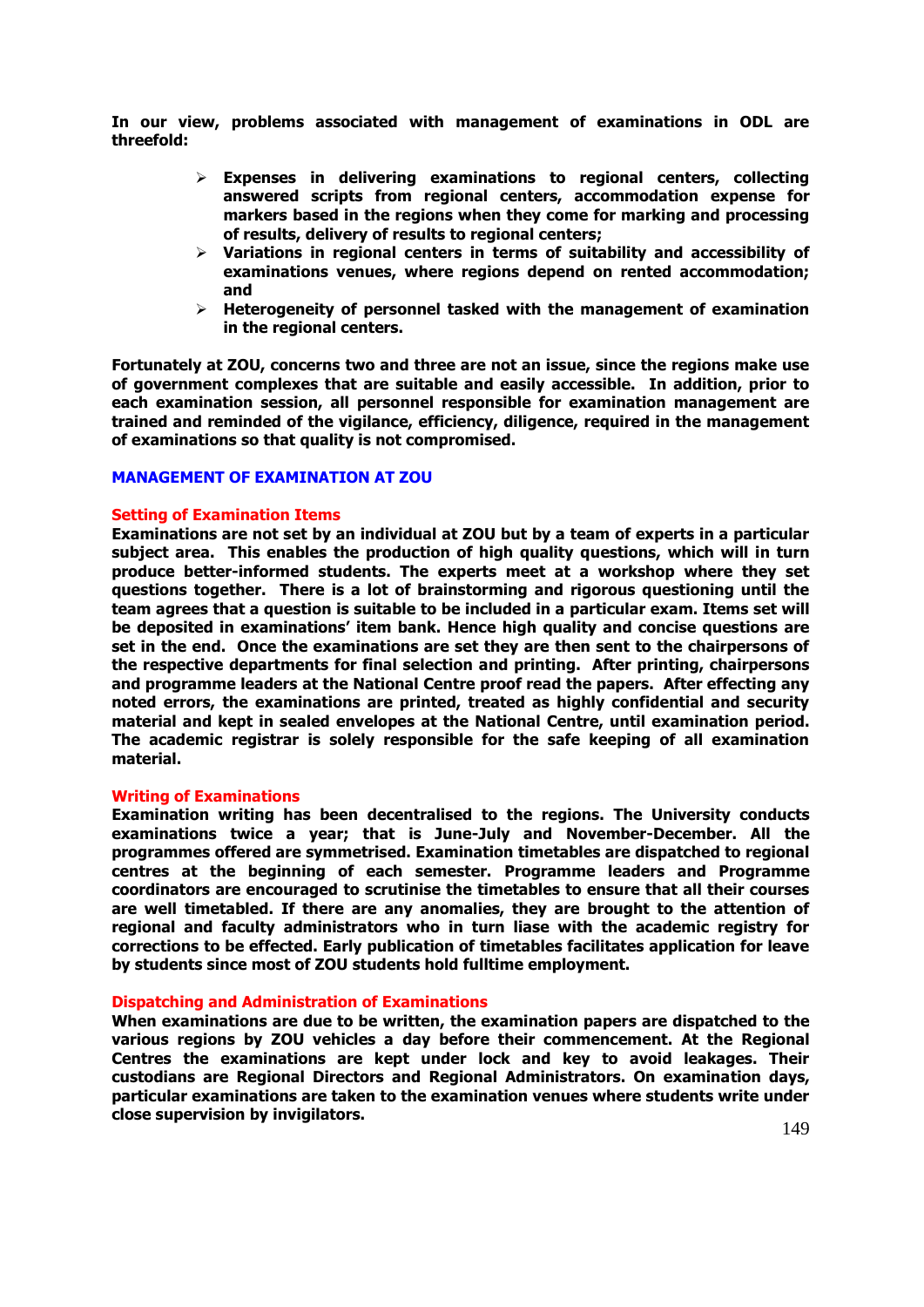**The fulltime academic staff members at Regional Centres perform the role of invigilators, with the assistance of part-time invigilators as the need arises. When the students finish writing, the invigilators collect the scripts and take them back to the Regional Centres. The scripts are also treated as highly confidential material. After cross-checking (scripts against examination registers), the scripts are tied neatly and placed in canvas bags, which are padlocked. The keys to the padlocks are with the academic registry. This is to ensure that, answer scripts are not tempered with in transit. The scripts are then transported to the National Centre by vehicles. When these scripts get to Harare they are taken to their respective departments for marking by both full time and part time academic staff.** 

## **Standardization, Marking and Publication Of Results**

**The different academic departments meet at a central venue for the marking exercise. Examination scripts are also taken to that particular venue. Before the actual process of marking starts, the markers standardise the examinations. They also produce marking guides at the same time. Once the process of standardisation is over, each marker is given his/her scripts for marking. Apart from marking, the full time academic staff members also moderate the scripts that are marked by part-time academic staff. Once the marking exercise is over, external examiners also mark the scripts to ensure the credibility of ZOU examinations. The results are then presented to the Departmental Boards, Faculty Boards and then the senate. After this presentation they are then published. The academic registry department is responsible for the publication of results. Upon publication, examinations are dispatched to regional centres for collection by students. In the event that a student is not satisfied with the result, he/she is allowed to appeal for a remark of his/her script. The appeal should be lodged within a period of 14 days after the receipt of results by the student. The student's script will then be retrieved from the academic registry and sent to his/her department to be remarked. The result of the remark rarely changes from the original; this underscores the thoroughness of the marking and the markers' abilities in interpreting the marking guides. The study sought to find out whether the management of examinations at ZOU enhances or compromises quality assurance.** 

#### **Purpose of the Study**

**The study aimed to interrogate ZOU's examination management approach and establish its contribution to the quality assurance of the qualifications offered by the University. This was to be achieved by generating data from key personnel involved in examination management and the University's students.**

#### **Research Questions**

- **Does the management of examinations at ZOU enhance or compromise quality assurance of degrees offered by the University?**
- **Which are the aspects of examination management that are likely to compromise quality assurance?**
- **What are the challenges being experienced by the University in the management of examinations?**
- **How can the challenges be addressed so that the quality assurance is achieved?**

#### **Objectives of the Study**

- **To establish whether the University's examination management approach enhances or compromises quality assurance.**
- **To ascertain the aspects of examination management that are likely to compromise quality assurance.**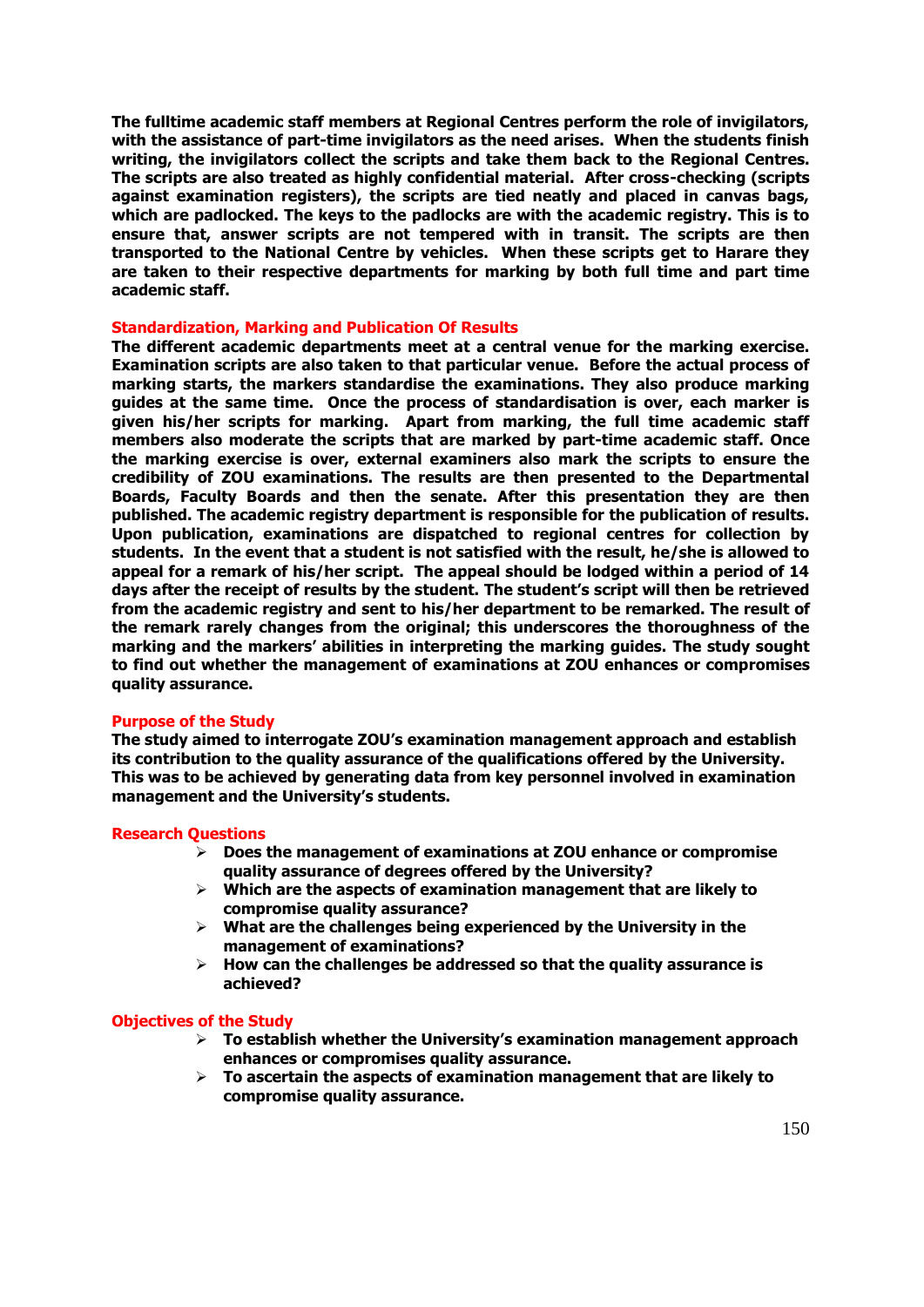- **To illuminate the challenges being experienced by the University in the management of its examinations.**
- **To explore strategies that the University can adopt in the management of its examination so that quality assurance.**

## **Significance of the Investigation**

**The significance of this study lies in that if challenges are established, and strategies identified, the University could improve its examination management approach so that quality assurance is achieved.** 

## **Limitations of the Investigation**

**The study was limited by the use of a single data collection approach (interviews). To circumvent this limitation, sources of data were triangulated. This was achieved by generating data from a wide spectrum of individuals involved in examination management as well as from ZOU students.** 

## **Delimitations of the Investigation**

**The investigation was delimited to personnel at ZOU's National Centre (manager – examinations, departmental chairpersons, and programme leaders); quality assurance co-ordinators, programme coordinators, regional administrators and students drawn from Zimbabwe Open University's Bulawayo and Matabeleland North Regions.** 

**The investigation limited itself to ferreting participants' views on examination management at ZOU, factors that are likely to compromise quality, challenges being experienced and strategies the University can adopt in its examination management so that quality is not compromised.** 

## **Conceptualisation of Terms**

## **Management of Examinations**

**Refers to the following examination related activities:- setting of examination bank items, selection of examination items from the item bank to come up with examination question papers for a given semester, timetabling of examinations, conducting of examinations at the regional centers, marking, processing and publication of results.** 

#### **Quality Assurance**

**Is a planned and systematic review process of an institution's activities to determine whether or not acceptable standards of education and scholarship are being met, maintained and enhanced (Midlands State University, undated). Processes put in place by the university to achieve quality.** 

#### **RESEARCH METHODOLOGY AND DESIGN**

**The investigation assumed a qualitative methodology. The need to probe and get answers to why and how questions prompted us to adopt a case study research design. The population consisted of manager (examinations), manager (quality), departmental chairpersons, programme leaders, programme co-ordinators, regional quality coordinators, regional administrators and students at ZOU. The sample was composed of one manager (examinations), one manager (quality), five departmental chairpersons, seven programme leaders (these were based at ZOU's National Centre). Five programme co-ordinators, one quality coordinator, one regional administrator, and seven second year students per region, were purposively sampled from ZOU's Bulawayo and Matabeleland North Regions. The two investigators were the main researchers, since they were actively involved in interviews and focus group discussions. Interview guides were also used.**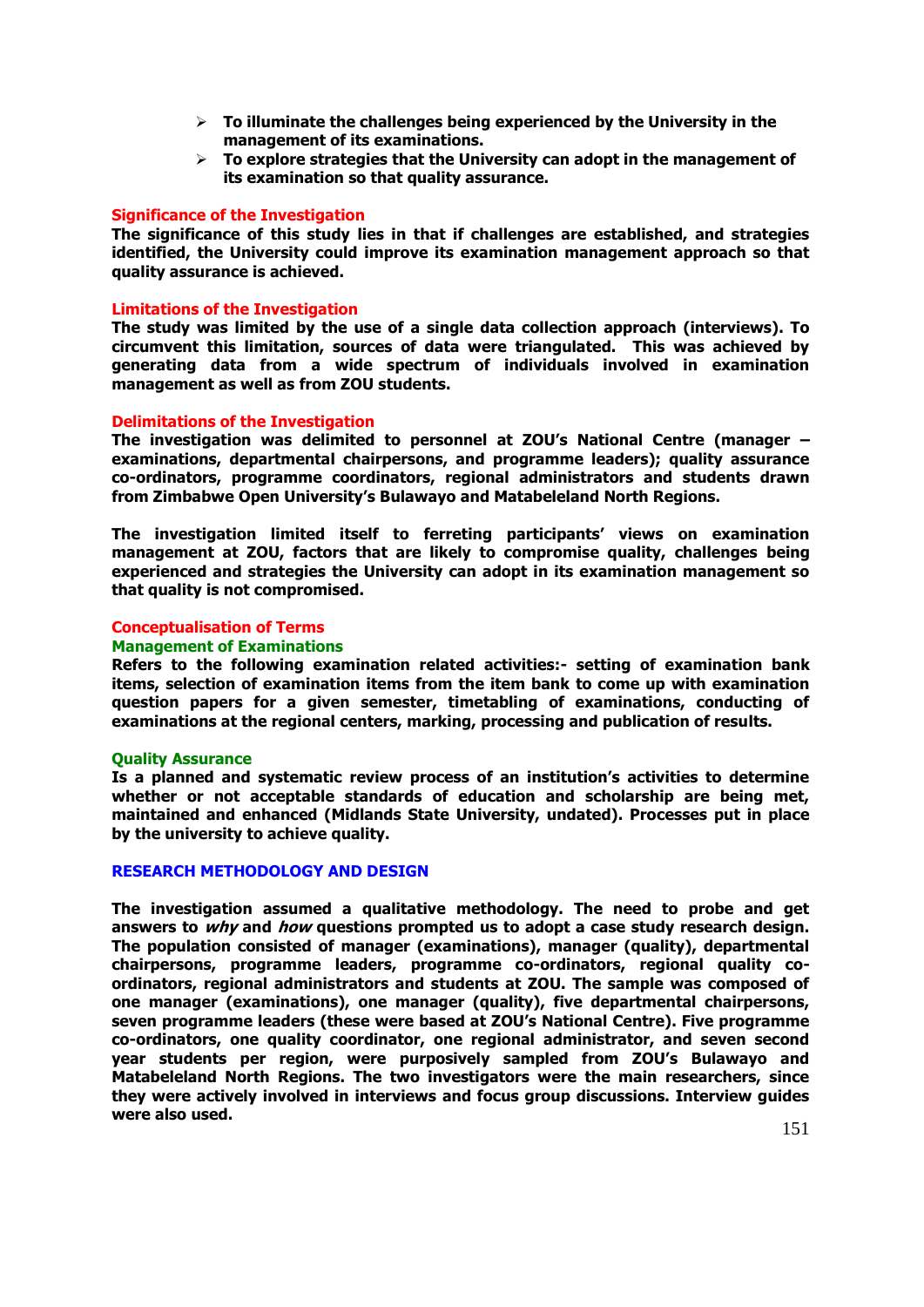## **Data Collection Techniques**

**Interviews were conducted with managers (examinations and quality), regional quality co-ordinators and regional administrators. Focus group discussions were conducted with departmental chairpersons, programme leaders, programme coordinators and students. The focus groups were conducted separately for the different groups. Proceedings were recorded verbatim using a Dictaphone, transcribed and sent back to the participants for verification before analysis. Field notes were also kept during interviews and focus group discussions. Grounded theory was used for data analysis. This entailed segmenting, coding, enumeration and placing data into themes, sub-themes and broad categories.** 

## **FINDINGS AND DISCUSSION**

## **Does the Management of Examinations at ZOU Enhance or Compromise Quality Assurance of Degrees Offered By The University?**

**Most programme coordinators were quite happy with the way in which examination items were set. In their view, the approach did not compromise quality. Some of the comments from programme coordinators are captured below:** 

> **Programme coordinators in the regions are asked by respective chairpersons to write a number of questions that are kept in the item bank. The final selection of the examination question items to form the examination paper is the responsibility of the person appointed by the chairperson. The strategy of selection of exam items is quite transparent as long as the responsibility is not given to the same person always.**

> **Generally, the management of examinations is above board, and does not in any way compromise the quality of the degrees offered.**

> **The management of examinations at ZOU to a large extent maintains the quality of degrees offered by the University.**

**Programme co-ordinators were also satisfied with the writing of the examinations in their regions. Most reiterated that, the examination process at the regions did not encourage unbecoming behavior by students, such as cheating. One supervisor, even referred to an incident of cheating that was reported at one of the universities, ". . . unlike at this other university where rampant cheating was reported in the press, in our region, there is active invigilation, such that during the duration of the paper, students are continuously under the microscopic eyes of the invigilators".**

**Other sentiments attesting the faith in which programme co-ordinators had in the way they ran examinations in their regions are encapsulated in the following quotations:** 

> **The conduct of the examinations in the region falls under the responsibility of the Regional Director who in turn works with the regional examination committee. The committee is responsible for the drafting of the examination invigilation timetable. A week prior to the examination, we run workshops; remind each other of our mandate during examinations. We also go through rules and regulations governing the conduct of examinations. On examination days, we report at the examination venue, an hour to the starting time for the distribution of examination material. When students have taken their seats, the chief invigilator makes announcements and reminds students the rules and regulations governing the conduct of the examinations.**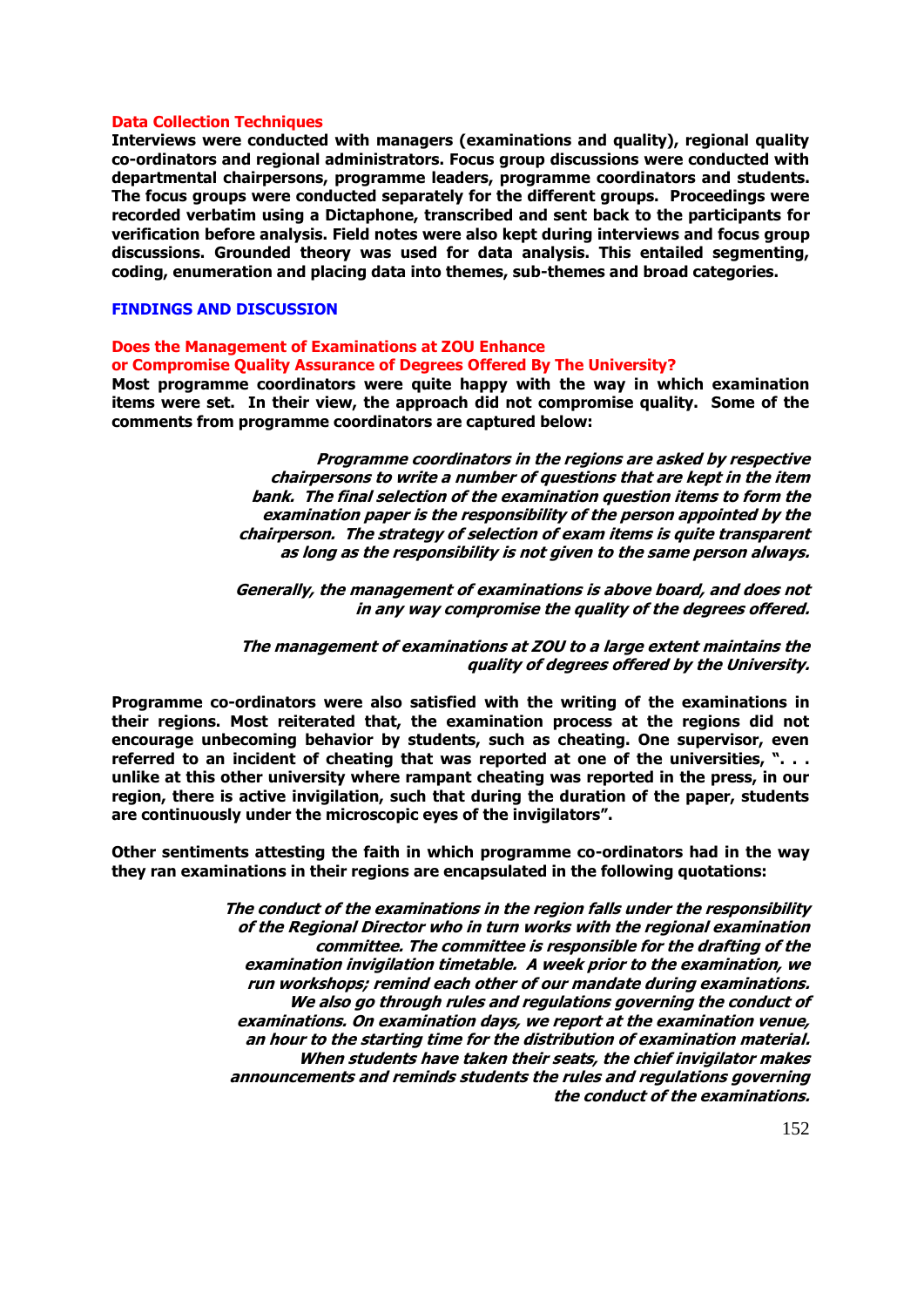**The number of invigilators in each session ensures that students are given no room to cheat. We even tell students not to bring cell phones into the examination room. When they want to respond to the call of nature, they are accompanied by invigilators. In addition, because of active invigilation, students who require attention are properly attended to.** 

**Invigilation is done by officers who have been inducted into the ZOU expectations on management of examinations and are contracted to the University**

**The running of examinations at regional centres received thumbs up from students, who were quite happy with the accessibility and suitability of venues, and the deportment of invigilators during invigilation. Some of the students' comments were ' the venue is just ok, even for some of us who use public transport', 'the sitting arrangement discourages those who may want to copy', 'we are shown sealed examination envelopes prior to their distribution an indication that, they were not tempered with', 'the invigilation is more like policing, I think it's good'.**

**The above sentiments were corroborated by regional quality coordinators who also expressed satisfaction with the way examinations were run at regional centres ranging from accessibility and suitability of venues, sitting arrangements (student floor space), time management, and vigilance during invigilation.** 

**Programme co-ordinators were of the idea that centralized marking was the way to go. One programme coordinator commented: '. . . it is fine to mark at a central point, one can always get advice from colleagues, when in doubt'. Yet another one reiterated 'centralised marking can go a long way towards some of the marker factors that may contaminate the results'. 'When marking is done at a central point, issues like scripts getting astray or marker failing to meet the deadline are eliminated. If you see that you cannot meet the deadline, you can always approach your programme leader, so that some of the papers are redistributed to your colleagues', quipped the other. 'Discussion of marking guides and standardization ensures that we won't only be singing from the same hymnbook, but singing the same hymn, using the same tune. In my view, this reduces inter-marker variance'. Programme leaders and chairpersons, examination managers and manager (quality control) concurred with regional programme coordinators, regional quality co-ordinators and students that generally the management of examinations at ZOU did not compromise quality. On setting of examination items the general sentiment among participants drawn from the National Centre was that the approach guarded against leaking. Below are some of their comments:** 

> **After setting the items, programme leaders go back without the knowledge of items that will be selected for the examination. As a result, problems of examination leaking are eliminated. In this way, the mark obtained by students is not contaminated, contrary to what obtains in conventional universities where one drafts the course outline, teaches the course, sets the examinations and marks them in the end. I am not saying much, but you can't rule out unscrupulous examination practices, where some students may have access to the examinations or the lecturer teaching to the examination. Residential marking makes it easy to monitor the process, identify problems early in the marking if there are any. It also serves us from following up markers, where marking is done in the region. For those in love with waters of wisdom, residential marking ensures that they mark without being under the influence of such waters.**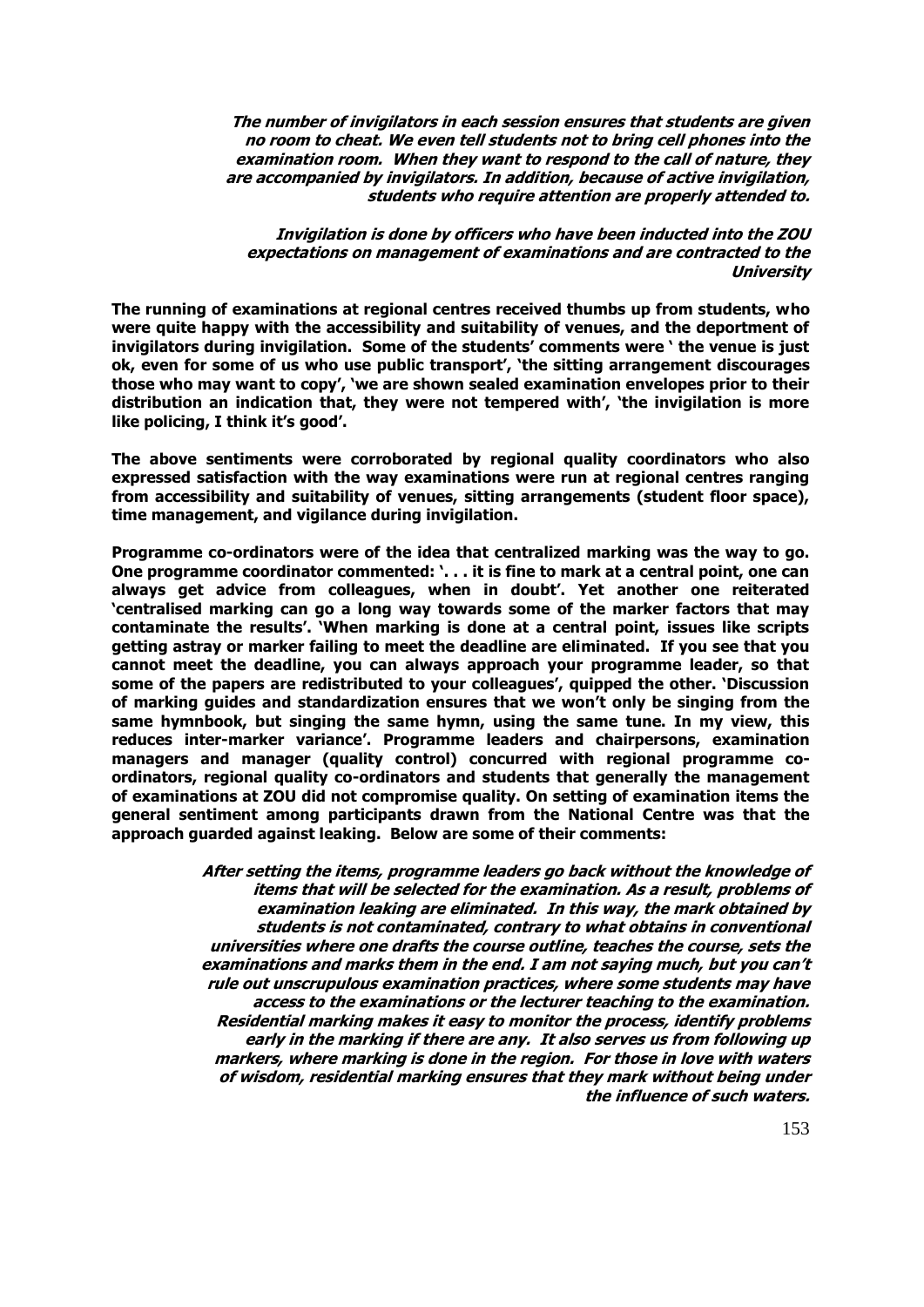**Setting of examination item banks and selection of exam items maintains the quality of the degrees offered. Marking, moderation and processing of results at a central place, with all regional programme coordinators and programme leaders being present, assures quality in all processes.** 

# **Which Are the Aspects of Examination Management That Are Likely To Compromise Quality Assurance?**

**The responses of manager-quality control, manager-examinations, chairpersons, programme leaders, programme co-ordinators, regional quality co-ordinators and regional administrators included the following: Lack of security and confidentiality in handling examination materials, continuous alterations of the timetable, incomplete examination questions, typographical errors and lack of clarity on instructions, incomplete registers, uncommitted invigilators and marker related factors. The sentiments raised by participants are captured under each aspect.** 

## **Continuous Alterations of the Timetable**

**Timetables assist students in preparation for examinations. Ideally, the examination timetable should be published at the beginning of the semester. This will curb the need to quarantine students in the event of clashes on the timetable. While quarantine is an effective way of solving clashes, it does not do justice to quarantined students, who are expected to write two examinations on the same day.** 

## **Incomplete Examination Questions**

**It is not uncommon to come across examination papers that are incomplete in universities where the responsible parties lack efficiency and seriousness required in managing examinations. In decentralized institutions, if there are incomplete examination questions, the way forward has to be sought from the National Centre, delaying the examination. A solution could be faxing the missing pages, from the National Centre. Where this is the solution, the fax printout could be very faint. The fact that one came prepared for the examination and is told that there has been a problem, delaying the starting of the examination may put some of the students off their stride. Even if they end up writing, they may not perform as they would have, under normal circumstances.** 

# **Typographical Errors and Lack of Clarity In Some Examinations Papers**

**When this happens, students fail to get the correct gist of the questions. Also there may be no clear instructions. In decentralized ODL, contact has to be made with the chairperson of the examination in question, causing anxiety and melancholy.** 

#### **Incomplete Registers**

**When registers are incomplete, the notion of active invigilation is compromised, since one or two of invigilators will have to sit and compile the registers. Registers are important, in that they are used for cross-checking students who sat for the examinations. When other supervisors are now committed to writing of registers, students may not promptly get attention when they need it, others may be tempted to collude.** 

### **Uncommitted Invigilators**

**Invigilators are an important cog in the gear of examination management. Invigilators who go to the examination rooms with newspapers, novels, knitting, their own work to mark, e.g., assignments and research projects, compromise the examination process. Instead of moving around the room checking on students, they would be reading newspapers, novels, knitting or marking. This leaves students unsupervised and thereby giving them a chance to cheat.**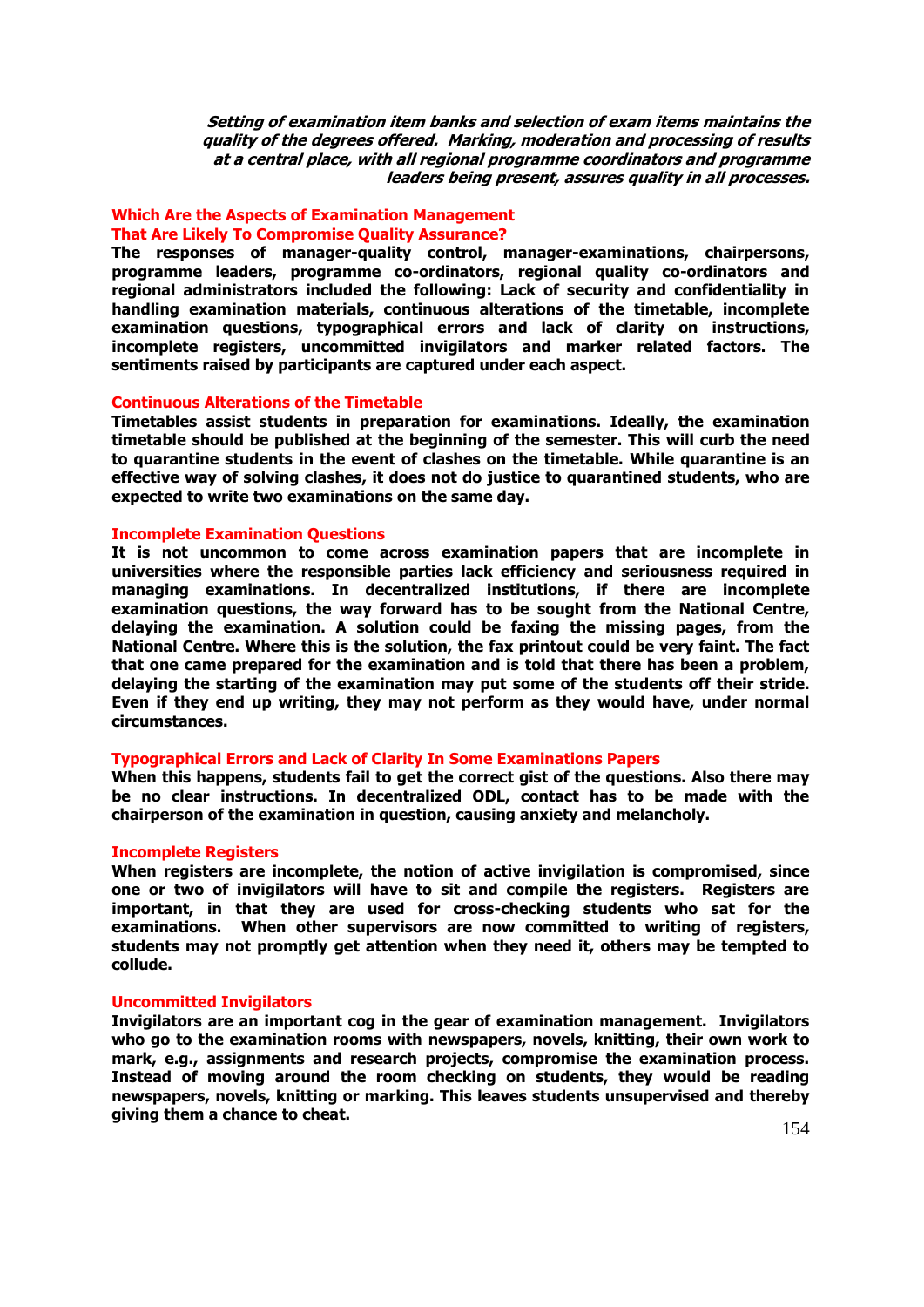**Even if the students do not cheat, lack of active invigilation means that students may not get assistance they may need promptly, e.g., they could be in need of continuation answer papers.** 

# **What Are the Challenges Being Experienced By The University in the Management Of Examinations?**

**Most of our examinations have duration of three hours. The practice is if one is penciled to invigilate on a particular day, he/she has about seven hours of constant moving up and down, punctuated by a lunch break of about thirty minutes. Programme coordinators; felt the University should consider their welfare, by providing teas and lunch. Delay in dispatching PINS (student numbers) to new students. The general view was that if PINS are dispatched towards the examination dates, students may not be able to remember them at examination time, yet these PINS are their candidate numbers.** 

**The problem may spill over to marking where a number of scripts surface without PIN numbers. The problem of delays in releasing PINS to regional centres resonated in most interviews and focus group discussions.Unrealistic deadlines set by academic registry for the marking to be completed. This concern was raised by programme leaders and chairpersons of various departments. The consensus was that unrealistic deadlines, when certain activities related to examinations should have been accomplished may exert a lot pressure on markers, who may end up making costly mistakes, thereby impinging on quality.Lack of power backup in the event of power cuts due to load shedding was another challenge. While this problem has not been encountered, programme co-ordinators and regional quality coordinators lamented the lack of power backup facilities in the event of power cuts due to electricity load shedding. In our view, this concern is not misplaced since verification of examinations written during the afternoon sessions usually goes beyond 5.30 PM, necessitating the need for adequate lighting.**

# **How Can the Challenges Being Experienced By the University In the Management of Examinations Be Addressed So That the Quality Assurance of Its Degrees Is Not Compromised? Participants proffered the following suggestions:**

- **Considering the invigilators' welfare: Invigilators concurred that invigilating is quiet taxing, therefore the University should show appreciation by providing teas and lunch, so that invigilators would not be tempted to snick out in turns to look for food; outside the .**
- **Dispatching PINs numbers of newly admitted students early: In this age of ICT, the National Centre and Regional Centres should be networked so that allocation of PINs could be done expeditiously. The suggestion reverberated during interviews and focus group discussions with regional programme co-ordinators, regional administrators, programme leaders, as well as chairpersons of departments.**
- **Setting of realistic examination-related deadlines: The chairpersons and programme leaders were of the view that the academic registry should take the lead from faculties regarding marking and examination processing deadlines.**

## **CONCLUSION and RECOMMENDATIONS**

**Basing on the views of the personnel charged with the management of examinations, and the views of students, the management of examinations at ZOU does not compromise the quality of the credentials, despite challenges that are generic to decentralization of ODL.**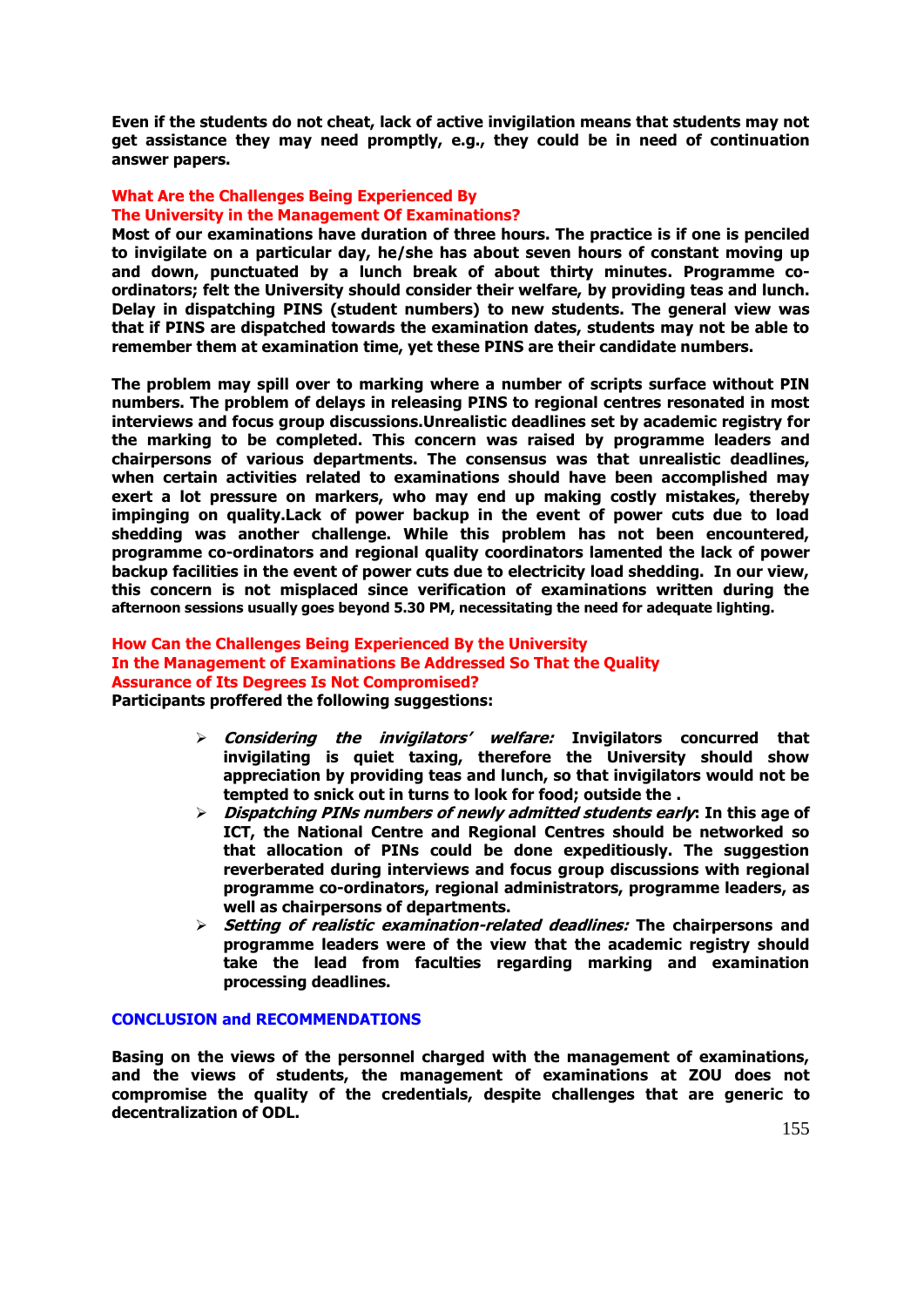**Secondly, the participants' knowledge of aspects of examination management that are likely to compromise quality of credentials augurs well for quality assurance, since participants are likely to guard against such in the discharge of their examination management activities. Getting to the top is easy; the challenge is to remain there. True to this adage, the challenge faced by ZOU is to ensure that the management of its examination does not drop below its present benchmark. Therefore we recommend that:** 

- **Faculties should run periodical workshops on the setting of examination items for the item banks.**
- **There is need to produce an examination manual, having rules, regulations and sanctions to be met on those caught transgressing.**
- **Availing Personal Identification Numbers (PINs) to new students early in the semester, so that they can internalize them before the examinations. Coupled to this, PINs of new students should also be displayed at the examination venue. Expeditious allocation of PIN numbers can also be achieved by networking the National Centre and the Regional Centres.**
- **The present approach where programme coordinators set examination items should be maintained and strengthened.**
- **The study needs to be replicated, triangulating methodologies, using representative samples of all personnel involved in management of examinations from the National Centre and ZOU's 11 regional centres. Findings can then be used to inform policy formulation on examination management in the University.**

# **BIODATA and CONTACT ADDESSESS of the AUTHORS**



**Dr. Onias MAFA is a senior lecturer and Regional Programme Coordinator in ZOU's Bulawayo Region, in charge of PGDE and MEd (Educational Management) in the Department of Educational Studies, Faculty of Arts and Education at the Zimbabwe Open University (ZOU). He is also in the panel of Supervisors for the Higher Research Degrees at ZOU. Apart from research supervision, he takes part in the critiquing and evaluation of MPhil and DPhil proposals. He has published one novel, four poems (Mambo Press,** 

**Gweru) and co-authored four ZOU's BEd Management programme modules. A manuscript in which he was the research coordinator in CODESREA's Comparative Research Network programme, has been accepted for publication in CODESRIA's book series. He presented one paper at The National School Heads' Conference in Botswana. He is working on six full papers of the abstracts that were accepted by DEASA, a CODESRIA Journal article and an OSSREA book chapter.** 

**Dr. Onias MAFA Zimbabwe Open University, Bulawayo Region, ZIMBABWE P.O Box 3550, Bulawayo, Cell: +263 773 724 793 Email: <u>oniasmafa@gmail.com</u>** or **0** mafa@yahoo.com



**Enna Sukutai GUDHLANGA is a full time lecturer at Zimbabwe Open University; Department of Languages and Media Studies. She holds a BA Gen, BA Special Honours, MA from the University of Zimbabwe. Enna is interested in the study of Africa and the development of its literatures, cultures and world outlooks. Her main concern is the ultimate selfdefinition and complete mastery of the African people's own life. Enna has published two books this year entitled: Gender Dynamics in Shona**